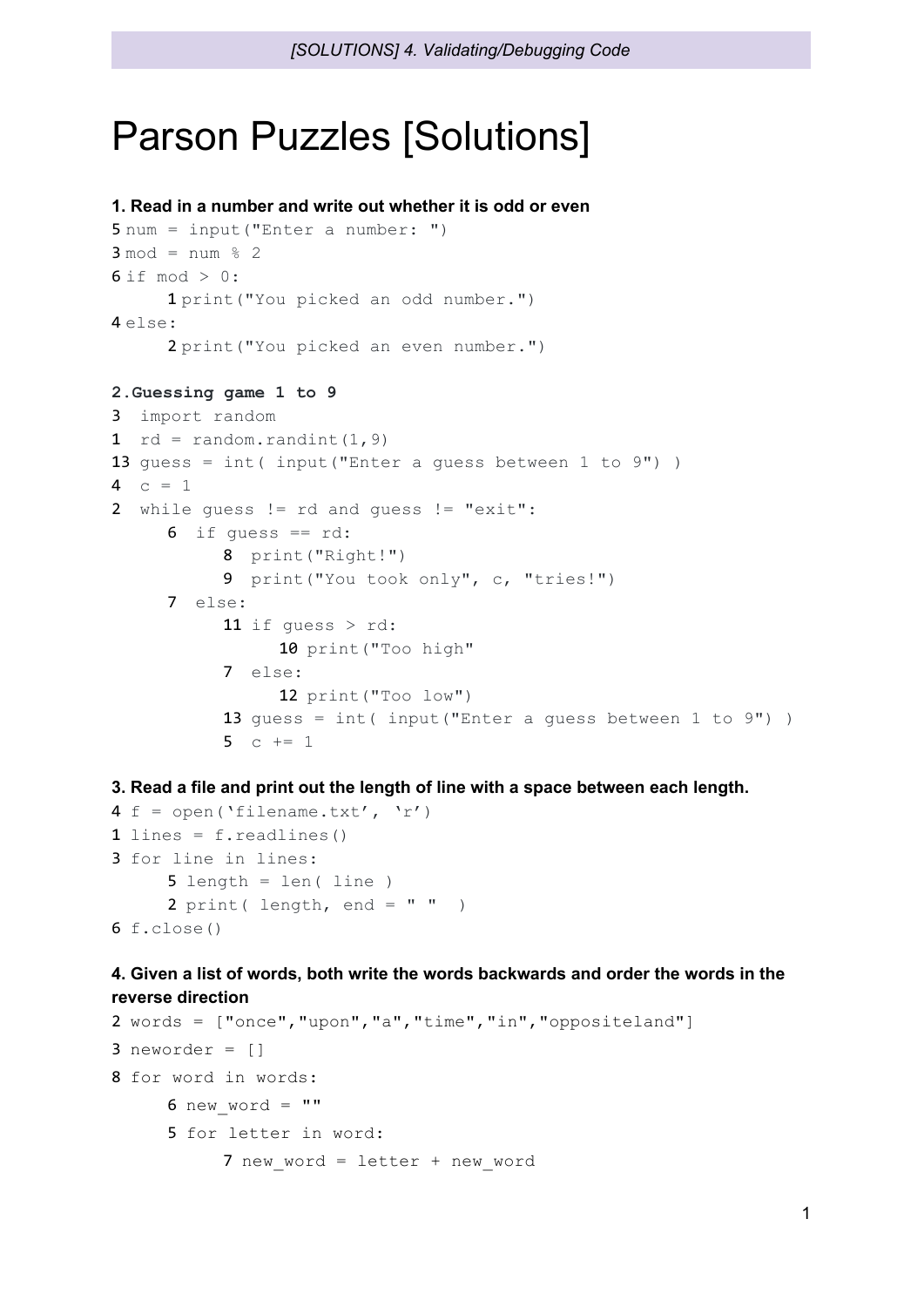1 neworder =  $[new word] + neworder$ 4 print(neworder)

**5. Given a dictionary named heights with string names as keys and heights (in meters) as values, print tallest.**

```
3 max = 07 tallest = 'No-one'
1 for person in heights:
     6 height = heights[ person ]
     5 if height > max:
          8 max = height
          4 tallest = person
2 print( 'the tallest person is ', tallest )
```

```
6. Given a file named data.csv with names as strings and scores as numbers in the
range 0 to 100 inclusive, print lowest
```

```
2 file = open('data.csv')4 name = 'No-one'
5 min = 10010 for line in file:
     9 score = int( ( line.split( ',' ) ) [ 1 ] )
     1 if score < min:
          11 min = score
          3 name = ( line.split(','') ) [ 0 ]8 minName = name
6 print( 'person with min score is' + minName )
7 file.close()
```

```
7. Write a program to read the data into a list of dictionaries, each dictionary holding a
name and an age for a single person.
```

```
5 f = open('data.txt")3 lines = f.readlines()
8 people = [ ]7 for lineNum in range( 0, len( lines ), 3 ):
     9 newName = lines [ lineNum ] [-1]6 newAgeAsString = lines[ lineNum + 1 ] [-1]1 newAge = int( newAgeAsString )
     2 newPerson = { "name" : newName, "age" : newAge }
     4 people = people + [ newPerson ]
```
**8. Parson's Problem Generator: Write a program which takes another program in a text file, shuffles the line order, trims the leading whitespace and adds a line number to each reordered line.**

```
11 from random import shuffle
1 f = open( "program.txt")
10 lines = f.readlines()
```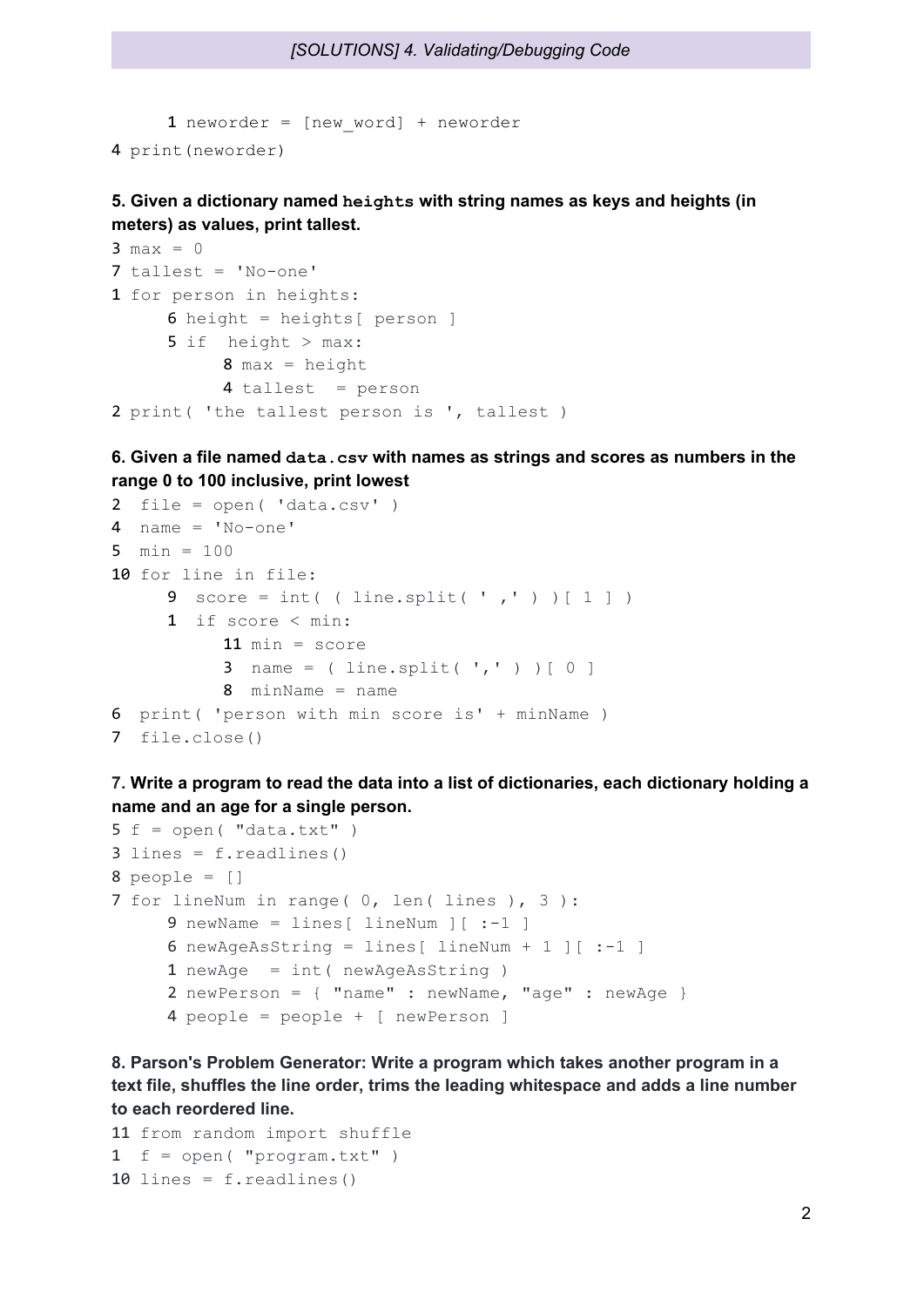```
8 shuffle(lines)
4 current line = 1
2 for line in lines:
   9 while line[0] == " ":
       6 line = line[1:]5 line = str(current line) + ". " + line[-1]7 current line += 1
    3 print(line)
```
## **9. Caesar Shift Cipher: Write a program that replaces each letter in a string with the next in the alphabet, ignoring whitespace**

```
4 import string
8 alphabets=list(string.ascii lowercase)
9 plaintext = "duel by dawn"
11 withoutblank = ""
12 for letter in plaintext:
     2 if letter != " ":
          1 withoutblank += letter
10 decoded = ""
7 for letter in withoutblank:
     5 i = alphabets.index(letter)
     3 decoded += alphabets[(i + 1) [ len(alphabets)]
6 print(decoded)
```
## **10. (Challenge) Matrix multiplication: Given two 2D lists (forming matrices), compute the matrix multiplication**

```
\begin{pmatrix} c_{11} & c_{12} \\ c_{21} & c_{22} \end{pmatrix} = \begin{pmatrix} a_{11} & a_{12} \\ a_{21} & a_{22} \end{pmatrix} \begin{pmatrix} b_{11} & b_{12} \\ b_{21} & b_{22} \end{pmatrix}<br>
c_{11} = a_{11}b_{11} + a_{12}b_{21}<br>
\begin{bmatrix} 1 & 2 \\ 3 & 4 \end{bmatrix} X \begin{bmatrix} 2 & 0 \\ 1 & 2 \end{bmatrix} = \begin{bmatrix} 4 & 4 \\ 10 & 8 \end{bmatrix}c_{12} = a_{11}b_{12} + a_{12}b_{22}\begin{bmatrix} 2 & 0 \\ 1 & 2 \end{bmatrix} \times \begin{bmatrix} 1 & 2 \\ 3 & 4 \end{bmatrix} = \begin{bmatrix} 2 & 4 \\ 7 & 10 \end{bmatrix}c_{21} = a_{21}b_{11} + a_{22}b_{21}c_{22} = a_{21}b_{12} + a_{22}b_{22}.5 def matrixmultiplication (A, B):
              11 Arows = len(A)13 Acols = len(A[0])15 Brows = len(B)2 \text{ Bools} = \text{len}(B[0])3 if Acols != Brows:
                            7 print("Not applicable")
```